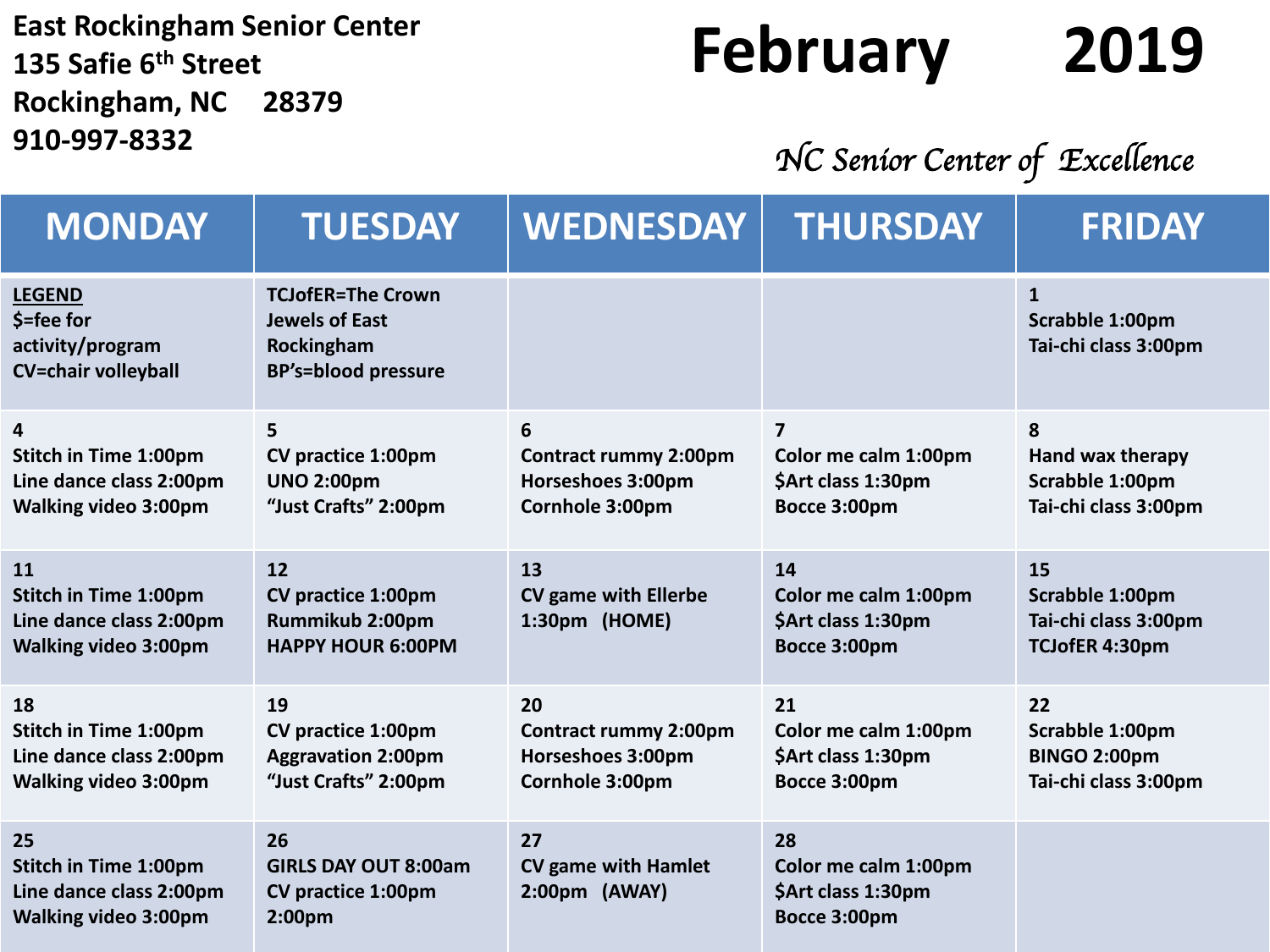Ellerbe Senior Center<br>306 Millstone Road, Ellerbe, NC 28338 910-652-6006

February 2019

| <b>Monday</b>                                                         | <b>Tuesday</b>                                          | Wednesday                                                                                        | <b>Thursday</b>                                                                             | <b>Friday</b>                    |
|-----------------------------------------------------------------------|---------------------------------------------------------|--------------------------------------------------------------------------------------------------|---------------------------------------------------------------------------------------------|----------------------------------|
| Legend: $\frac{1}{2}$ = Fee for<br>program/activity                   |                                                         |                                                                                                  |                                                                                             | $\mathbf{1}$<br>Scrabble 12:15pm |
| $\overline{\mathbf{4}}$<br>Bingo 12:15pm with<br>Richmond Co. Hospice | 5<br>Card Club 12:30pm                                  | 6<br><b>Volleyball Practice</b><br>10:00am<br><b>Game at Pruitt Health</b><br>2:00 <sub>pm</sub> | $\overline{7}$<br>Bingo 12:15pm with<br><b>Richmond Pines</b>                               | 8<br>Aggravation 12:15pm         |
| 11<br>Bingo 12:15pm                                                   | 12<br>Pamper Day leave @<br>8:30am<br>Card Club 12:30pm | 13<br><b>Volleyball Practice</b><br>10:00am<br>Game at 2:00pm<br>v/s E Rock (Away)               | 14<br><b>Bingo 12:15pm</b><br>Valentines Social 1:30pm-<br>4:00pm<br><b>Cole Auditorium</b> | 15<br>Contract Rummy 12:15pm     |
| 18<br>Bingo 12:15pm                                                   | 19<br>\$ Trip to Concord Mills<br>leave Ellerbe @8:00am | 20<br><b>Volleyball Practice</b><br>10:00am<br>Game @2:00pm v/s<br>Hamlet (Home)                 | 21<br>Bingo12:15pm with<br><b>Community Hospice</b>                                         | 22<br>Triominos 12:15pm          |
| 25<br>Bingo 12:15pm                                                   | 26<br>Card Club 12:15pm                                 | 27<br><b>Volleyball Practice</b><br>10:00am                                                      | 28<br>Bingo 12:15pm with<br><b>Autumn Care</b>                                              |                                  |